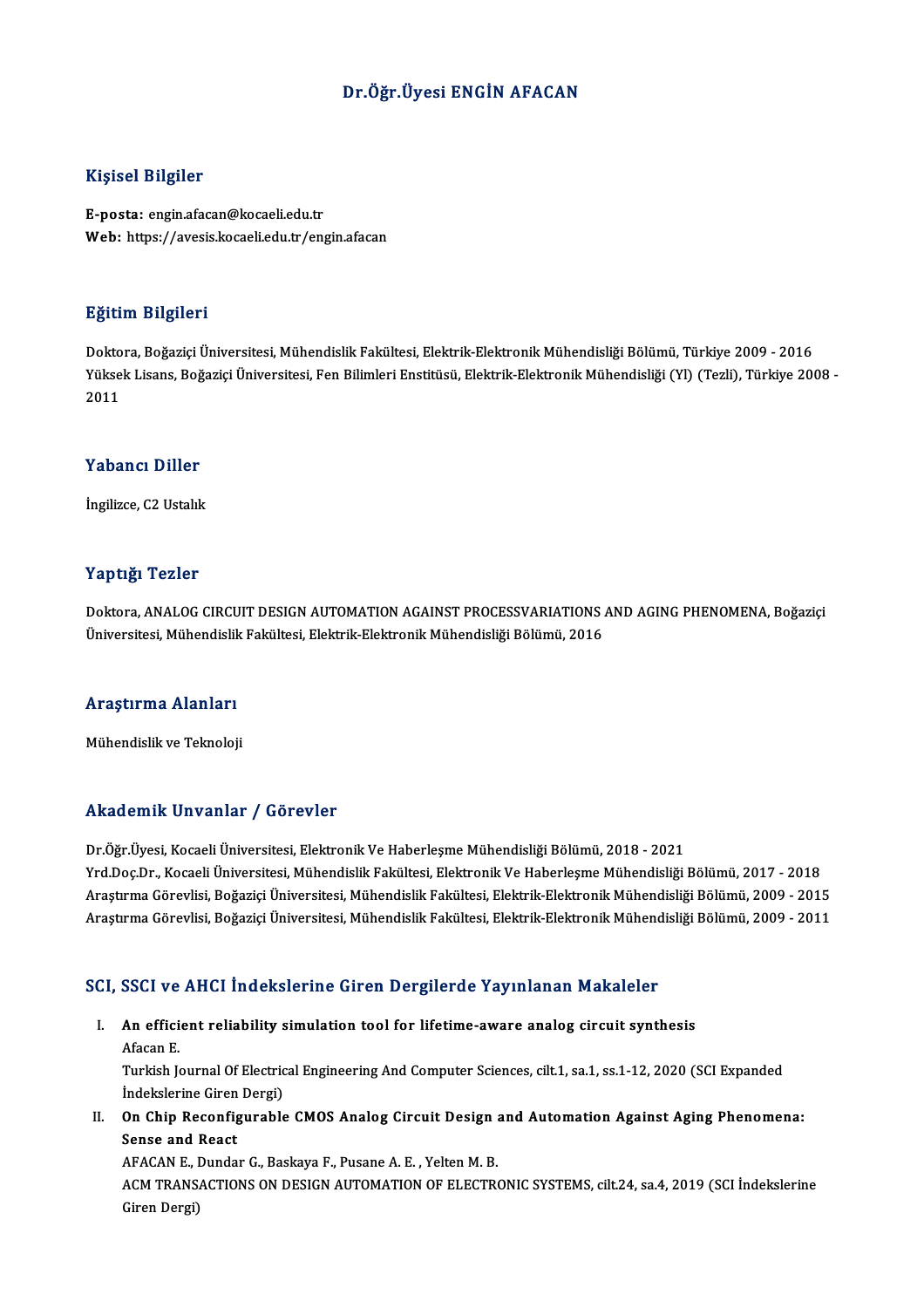| III.  | A comprehensive analysis on differential cross-coupled CMOS LC oscillators via multi-objective<br>optimization |
|-------|----------------------------------------------------------------------------------------------------------------|
|       | AFACAN E, Dundar G                                                                                             |
|       | INTEGRATION-THE VLSI JOURNAL, cilt.67, ss.162-169, 2019 (SCI Indekslerine Giren Dergi)                         |
| IV.   | Inversion coefficient optimization based Analog/RF circuit design automation<br><b>AFACAN E.</b>               |
|       | MICROELECTRONICS JOURNAL, cilt.83, ss.86-93, 2019 (SCI Indekslerine Giren Dergi)                               |
| V.    | A 10 GS/s time-interleaved ADC in 0.25 micrometer CMOS technology                                              |
|       | Aytar O., TANGEL A., AFACAN E.                                                                                 |
|       | JOURNAL OF ELECTRICAL ENGINEERING-ELEKTROTECHNICKY CASOPIS, cilt.68, sa.6, ss.415-424, 2017 (SCI               |
|       | Indekslerine Giren Dergi)                                                                                      |
| VI.   | Aging signature properties and an efficient signature determination tool for online monitoring                 |
|       | Afacan E., Dundar G., Pusane A. E., Yelten M. B., Baskaya F.                                                   |
|       | INTEGRATION-THE VLSI JOURNAL, cilt.58, ss.496-503, 2017 (SCI Indekslerine Giren Dergi)                         |
| VII.  | A lifetime-aware analog circuit sizing tool                                                                    |
|       | Afacan E., Berkol G., Dundar G., Pusane A. E., Baskaya F.                                                      |
|       | Integration, cilt.55, ss.349-356, 2016 (SCI Indekslerine Giren Dergi)                                          |
| VIII. | An analog circuit synthesis tool based on efficient and reliable yield estimation                              |
|       | Afacan E., Berkol G., Dundar G., Pusane A. E., Baskaya F.                                                      |
|       | Microelectronics Journal, cilt.54, ss.14-22, 2016 (SCI Indekslerine Giren Dergi)                               |
| IX.   | Reliability assessment of CMOS differential cross-coupled LC oscillators and a novel on chip self-             |
|       | healing approach against aging phenomena                                                                       |
|       | Afacan E., Dundar G., Baskaya F.                                                                               |
|       | Microelectronics Reliability, cilt.54, sa.2, ss.397-403, 2014 (SCI İndekslerine Giren Dergi)                   |

### Diğer Dergilerde Yayınlanan Makaleler

Iger Dergilerde Yayınlanan Makaleler<br>I. Low Power-High Gain Bulk-Driven 3 Stages CMOS Miller OTA in 130nm technology<br>AEACAN E **Let Burgers**<br>**AFACAN E.<br>Selectre** Un AFACAN E.<br>Sakarya University Journal of Science, cilt.24, sa.5, ss.1113-1126, 2020 (Diğer Kurumların Hakemli Dergileri)

### Hakemli Kongre / Sempozyum Bildiri Kitaplarında Yer Alan Yayınlar

- I. Improving POF Quality in Multi ObjectiveOptimization of Analog ICs via Deep Learning Islam Itoligi o 7 Sompozyum Dituri Interpretintud<br>Improving POF Quality in Multi ObjectiveOptimization<br>İslamoğlu G., Çakıcı O., AFACAN E., DÜNDAR G., Şeyda Nur G. Improving POF Quality in M<br>İslamoğlu G., Çakıcı O., AFACAN<br>ECCTD2020, 7 - 10 Eylül 2020<br>Sniking Nouron Hardware I Islamoğlu G., Çakıcı O., AFACAN E., DÜNDAR G., Şeyda N<br>ECCTD2020, 7 - 10 Eylül 2020<br>II. Spiking Neuron Hardware-Level Fault Modeling<br>Sarah E. Theofiles S. Baylidis A. AEACAN E. Luis G. Ba
- ECCTD2020, 7 10 Eylül 2020<br>Spiking Neuron Hardware-Level Fault Modeling<br>Sarah E., Theofilos S., Pavlidis A., AFACAN E., Luis C., Baranco L., Haralampos S.<br>IOLTS2020, 12 15 Temmus 2020 Spiking Neuron Hardware-Leve<br>Sarah E., Theofilos S., Pavlidis A., AF<br>IOLTS2020, 13 - 15 Temmuz 2020<br>Desredation Sanson Ginevits fo
- Sarah E., Theofilos S., Pavlidis A., AFACAN E., Luis C., Baranco L., Haralampos S.<br>IOLTS2020, 13 15 Temmuz 2020<br>III. Degradation Sensor Circuits for Indirect Measurements in Reconfigurable Analog Circuit Design **IOLTS2020, 13 - 15 Te<br>Degradation Sensor<br>AFACAN E., ateşavcı c.<br>ELECO2010, 28 - 20 K Degradation Sensor Circuits 1<br>AFACAN E., ateşavcı c.<br>ELECO2019, 28 - 30 Kasım 2019<br>Artificial Noural Natuark Ass** AFACAN E., ateşavcı c.<br>ELECO2019, 28 - 30 Kasım 2019<br>IV. Artificial Neural Network Assisted Analog IC Sizing Tool
- ELECO2019, 28 30 Kasım 2019<br>Artificial Neural Network Assisted Analo<sub>i</sub><br>AFACAN E., DÜNDAR G., İslamoğlu G., Çakıcı O.<br>SMACD2019, 15 18 Temmuz 2019 Artificial Neural Network Assist<br>AFACAN E., DÜNDAR G., İslamoğlu G.<br>SMACD2019, 15 - 18 Temmuz 2019<br>Heing Bolunomial Bogression an
- AFACAN E., DÜNDAR G., İslamoğlu G., Çakıcı O.<br>SMACD2019, 15 18 Temmuz 2019<br>V. Using Polynomial Regression and Artificial Neural Networks for Reusable Analog IC Sizing<br>AFACAN E. DÜNDAR C SMACD2019, 15 - 18 Temmuz 2019<br>Using Polynomial Regression an<br>AFACAN E., DÜNDAR G.<br>SMACD2019, 15 - 18 Temmuz 2019 Using Polynomial Regression an<br>AFACAN E., DÜNDAR G.<br>SMACD2019, 15 - 18 Temmuz 2019<br>Post silison validation of viald a
- VI. Post-silicon validation of yield-aware analog circuit synthesis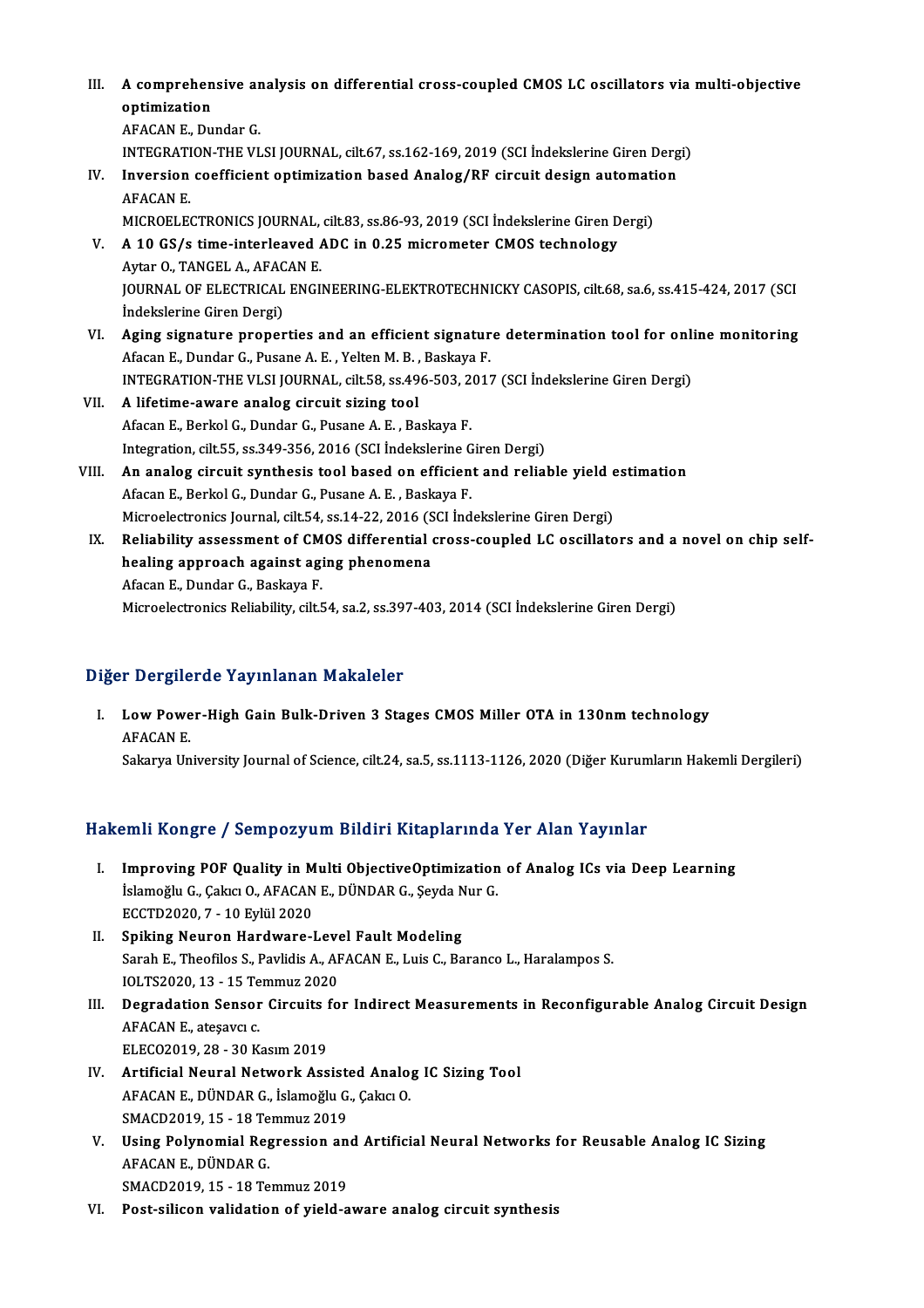AFACAN E., BERKOL G., DÜNDAR G.<br>SMACD 2010, 15 – 19 Temmuz 2010 AFACAN E., BERKOL G., DÜNDAR G.<br>SMACD 2019, 15 - 18 Temmuz 2019<br>An Anglag (PE Ginquit Suntheqia q

AFACAN E., BERKOL G., DÜNDAR G.<br>SMACD 2019, 15 - 18 Temmuz 2019<br>VII. An Analog/RF Circuit Synthesis and Design Assistant Tool for Analog IP: DATA-IP<br>AFACAN E. DÜNDAR C SMACD 2019, 15 - 18 Temmuz 2019<br>An Analog/RF Circuit Synthesis<br>AFACAN E., DÜNDAR G.<br>SMACD2018, 2 - 05 Temmuz 2018 An Analog/RF Circuit Synthesis<br>AFACAN E., DÜNDAR G.<br>SMACD2018, 2 - 05 Temmuz 2018<br>Variability Analysis Tool for CA AFACAN E., DÜNDAR G.<br>SMACD2018, 2 - 05 Temmuz 2018<br>VIII. Variability Analysis Tool for CMOS Analog/RF Circuits: VariAnT<br>AFACAN E

- SMACD201<br>Variability<br>AFACAN E.<br>SMACD201 **Variability Analysis Tool for CN<br>AFACAN E.<br>SMACD2018, 2 - 05 Temmuz 2018<br>Dosian Space Exploration of CN** AFACAN E.<br>SMACD2018, 2 - 05 Temmuz 2018<br>IX. Design Space Exploration of CMOS Cross-Coupled LC Oscillators via RF Circuit Synthesis<br>AFACAN E. DÜNDAR C
- SMACD2018, 2 05 Tem<br>Design Space Explora<br>AFACAN E., DÜNDAR G.<br>SMACD2019, 2 05 Tem **Design Space Exploration of CN<br>AFACAN E., DÜNDAR G.<br>SMACD2018, 2 - 05 Temmuz 2018<br>A Bare Event Based Vield Estim** AFACAN E., DÜNDAR G.<br>SMACD2018, 2 - 05 Temmuz 2018<br>X. A Rare Event Based Yield Estimation Methodology for Analog Circuits
- Odabaşı İ.Ç., YELTENM.B., AFACANE., BAŞKAYA İ.F., PUSANE A.E., DÜNDAR G. A Rare Event Based Yield Estimation Methodology for Analog Circuits<br>Odabaşı İ. Ç. , YELTEN M. B. , AFACAN E., BAŞKAYA İ. F. , PUSANE A. E. , DÜNDAR G.<br>2018 IEEE 21st International Symposium on Design and Diagnostics of Ele Odabaşı İ. Ç. , YELTEN M. B. , AFACAN E., B.<br>2018 IEEE 21st International Symposium o<br>Budapest, Macaristan, 25 - 27 Nisan 2018<br>Aging Ayyane Safe Operating Anee Jay 2018 IEEE 21st International Symposium on Design and Diagnostics of Electronic Circuits Systems (DDECS),<br>Budapest, Macaristan, 25 - 27 Nisan 2018<br>XI. Aging Aware Safe Operating Area Investigation of Switching Converter Out
- Budapest, Macaristan, 25 27 Nisan 2018<br>Aging Aware Safe Operating Area Inv<br>Plots XI. Aging Aware Safe Operating Area Investigation of Switching Converter Output Stages Through 2D<br>Plots<br>AFACAN E., ozanoğlu k., tokam.<br>ICECS 2017. 4 - 08 Aralık 2017

AFACAN E., ozanoğlu k., toka m.

- AFACAN E., ozanoğlu k., toka m.<br>ICECS 2017, 4 08 Aralık 2017<br>XII. Inversion Coefficient Optimization Assisted AnalogCircuit Sizing Tool<br>AEACAN E. DÜNDAR G ICECS 2017, 4 - 08 Aralı<br>Inversion Coefficient<br>AFACAN E., DÜNDAR G.<br>SMACD 2017-12 - 15 T. Inversion Coefficient Optimizatio<br>AFACAN E., DÜNDAR G.<br>SMACD 2017, 12 - 15 Temmuz 2017<br>Boviewy Analog design methodol AFACAN E., DÜNDAR G.<br>SMACD 2017, 12 - 15 Temmuz 2017<br>XIII. Review: Analog design methodologies for reliability in nanoscale CMOS circuits<br>AFACAN E. YELTEN M. B., DÜNDAR C.
- SMACD 2017, 12 15 Temmuz 2017<br>Review: Analog design methodolog<br>AFACAN E., YELTEN M. B. , DÜNDAR G.<br>2017 14th International Conference on Review: Analog design methodologies for reliability in nanoscale CMOS circuits<br>AFACAN E., YELTEN M. B. , DÜNDAR G.<br>2017 14th International Conference on Synthesis, Modeling, Analysis and Simulation Methods and Applications AFACAN E., YELTEN M. B. , DÜNDAR G.<br>2017 14th International Conference on Synthesis, Modeling, Analysi:<br>Circuit Design (SMACD), Giardini Naxos, Italy, 12 - 15 Haziran 2017<br>ANALOC CIRCUIT DESICN AUTOMATION ACAINST PROCESS N
- 2017 14th International Conference on Synthesis, Modeling, Analysis and Simulation Methods and Applications t<br>Circuit Design (SMACD), Giardini Naxos, Italy, 12 15 Haziran 2017<br>XIV. ANALOG CIRCUIT DESIGN AUTOMATION AGAINS Circuit Design (SMACD), Giardini Naxos, Italy, 12 - 15 Haziran 2017<br>XIV. ANALOG CIRCUIT DESIGN AUTOMATION AGAINST PROCESS VARIATIONS AND AGING PHENOMENA<br>AFACAN E.

DATE2017,27 -31Mart2017

- AFACAN E.<br>DATE 2017, 27 31 Mart 2017<br>XV. A Hierarchical Design Automation Concept for Analog Circuits<br>RERVOL G AFACANE Fernander E. DÜNDAR G DATE 2017, 27 - 31 Mart 2017<br><mark>A Hierarchical Design Automation Concept f</mark><br>BERKOL G., AFACAN E., Fernandez F., DÜNDAR G.<br><sup>IEEE</sup> International Conference on Electronics *Circ* BERKOL G., AFACAN E., Fernandez F., DÜNDAR G.<br>IEEE International Conference on Electronics, Circuits and Systems, At Monte Carlo, 12 - 14 Aralık 2016 BERKOL G., AFACAN E., Fernandez F., DÜNDAR G.<br>IEEE International Conference on Electronics, Circuits and System<br>XVI. Efficient signature selection tool for sense react systems<br>AFACAN E. DÜNDAR C. BUSANE A. E. BASYAVA İ. E.
- IEEE International Conference on Electronics, Circuits and Systems, A<br>Efficient signature selection tool for sense react systems<br>AFACAN E., DÜNDAR G., PUSANE A. E. , BAŞKAYA İ. F. , YELTEN M. B.<br>Synthesis Medeling, Analysi Efficient signature selection tool for sense react systems<br>AFACAN E., DÜNDAR G., PUSANE A. E. , BAŞKAYA İ. F. , YELTEN M. B.<br>Synthesis, Modeling, Analysis and Simulation Methods and Applications to Circuit Design (SMACD), AFACAN E., DÜNDAR G., PUSANE A. E. , BAŞKAYA İ.<br>Synthesis, Modeling, Analysis and Simulation Metho<br>International Conference on, 27 - 30 Haziran 2016<br>Semi-ampirical asing model develepment via International Conference on, 27 - 30 Haziran 2016<br>XVII. Semi empirical aging model development via accelerated aging test
- International Conference on, 27 30 Haziran 2016<br>Semi empirical aging model development via ac<br>AFACAN E., DÜNDAR G., PUSANE A. E. , BAŞKAYA İ. F.<br>Synthesis Modeling, Analysis and Simulation Methods Synthesis, Modeling, Analysis and Simulation Methods and Applications to Circuit Design (SMACD), 2016 13th<br>International Conference on, 27 - 30 Haziran 2016 AFACAN E., DÜNDAR G., PUSANE A. E. , BAŞKAYA İ.<br>Synthesis, Modeling, Analysis and Simulation Metho<br>International Conference on, 27 - 30 Haziran 2016<br>A Mixed Domain Siging Annroach for BE Gircu Synthesis, Modeling, Analysis and Simulation Methods and Applica<br>International Conference on, 27 - 30 Haziran 2016<br>XVIII. A Mixed Domain Sizing Approach for RF Circuit Synthesis
- International Conference<br>**A Mixed Domain Sizir**<br>AFACAN E., DÜNDAR G.<br>The IEEE International S A Mixed Domain Sizing Approach for RF Circuit Synthesis<br>AFACAN E., DÜNDAR G.<br>The IEEE International Symposium on Design and Diagnostics of Electronic Circuits and Systems, 20 - 22 Nisan<br>2016 AFACA<br>The IE<br>2016 The IEEE International Symposium on Design and Diagnostics of Electronic Circuits and Systems, 20 - 22 I<br>2016<br>XIX. A deterministic aging simulator and an analog circuit sizing tool robust to aging phenomena<br>AEACAN E. BERKO
- 2016<br>A deterministic aging simulator and an analog circuit sizi:<br>AFACAN E., BERKOL G., DÜNDAR G., BAŞKAYA İ. F. , PUSANE A. E.<br>SMACD 2015 7 00 Erlül 2015 A deterministic aging simula<br>AFACAN E., BERKOL G., DÜNDAI<br>SMACD 2015, 7 - 09 Eylül 2015 AFACAN E., BERKOL G., DÜNDAR G., BAŞKAYA İ. F., PUSANE<br>SMACD 2015, 7 - 09 Eylül 2015<br>XX. A two step layout in the loop design automation tool<br>PERKOL G. Unutulmar A. AFACAN E. DÜNDAR G. V Fernen
- SMACD 2015, 7 09 Eylül 2015<br> **A two step layout in the loop design automation tool**<br>
BERKOL G., Unutulmaz A., AFACAN E., DÜNDAR G., V Fernandez F., PUSANE A. E. , BAŞKAYA İ. F.<br>
NEWCAS 2015, 7 10 Haziran 2015 A two step layout in the loop de:<br>BERKOL G., Unutulmaz A., AFACAN E<br>NEWCAS 2015, 7 - 10 Haziran 2015
- XXI. A novel yield aware multi objective analog circuit optimization tool